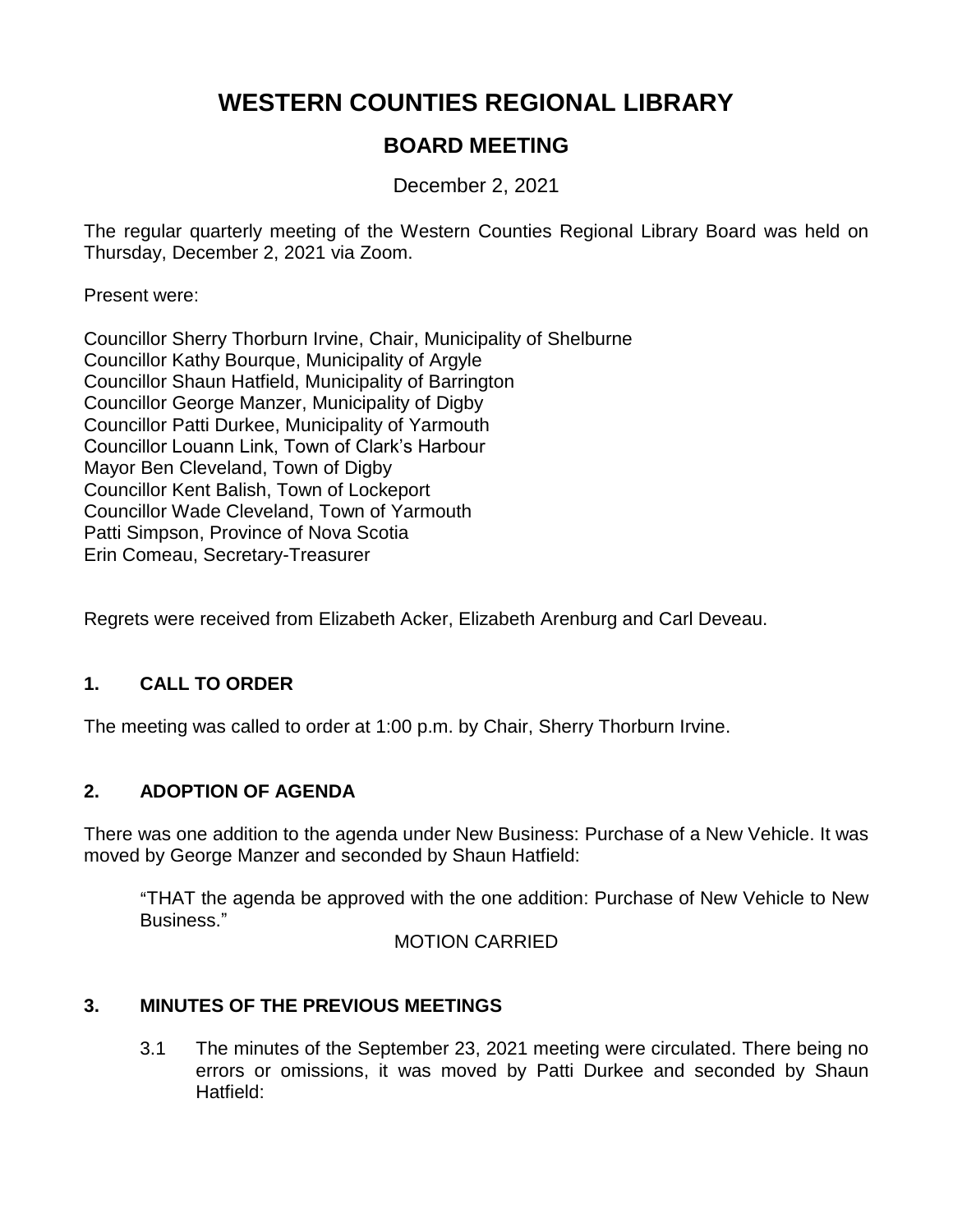"THAT the minutes of the September 23, 2021 board meeting be approved as circulated."

#### MOTION CARRIED

3.2 The Email vote minutes for Mandatory Vaccination of New Hires that took place from November 2-9, 2021 were circulated. It was moved by Patti Durkee and seconded by Shaun Hatfield:

"THAT the Email vote minutes for Mandatory Vaccination of New Hires from November 2-9, 2021 be approved as circulated."

#### MOTION CARRIED

3.3 The Email vote minutes for Branding that took place from November 8-12, 2021 were circulated. It was moved by Patti Durkee and seconded by Shaun Hatfield

"THAT the Email vote minutes for Branding from November 8-12, 2021 be approved as circulated."

#### MOTION CARRIED

#### **4. BUSINESS ARISING FROM THE MINUTES**

4.1 Library Branch Services and Patron Use Update

Erin indicated that updates to the policy would be tabled until current pandemic restrictions are lifted.

4.2 Proof of Vaccination for New Employees

Erin reported that proof of vaccination for new employees will now be included in all new job postings, as well as the conditions of employment for new hires.

### **5. CHAIR'S REPORT**

Chair Sherry Thorburn Irvine acknowledged the enormity of work done by staff as a result of COVID and all other aspects of library work. As a Board, she wished to continue the conversations to commit to the increase in municipal funding to libraries and for the board to commit to reviewing budgets in order to provide decent living wages.

### **6. LBANS REPRESENTATIVE REPORT**

Sherry Thorburn Irvine reported that at the last LBANS meeting she attended, governance was discussed. The next meeting is scheduled for December 4 and the LBANS Executive will be working on a new Strategic Plan as well as updating the Bylaws. One item to be reviewed is a survey that was held of library boards and friends of the library. Library collections will also be discussed.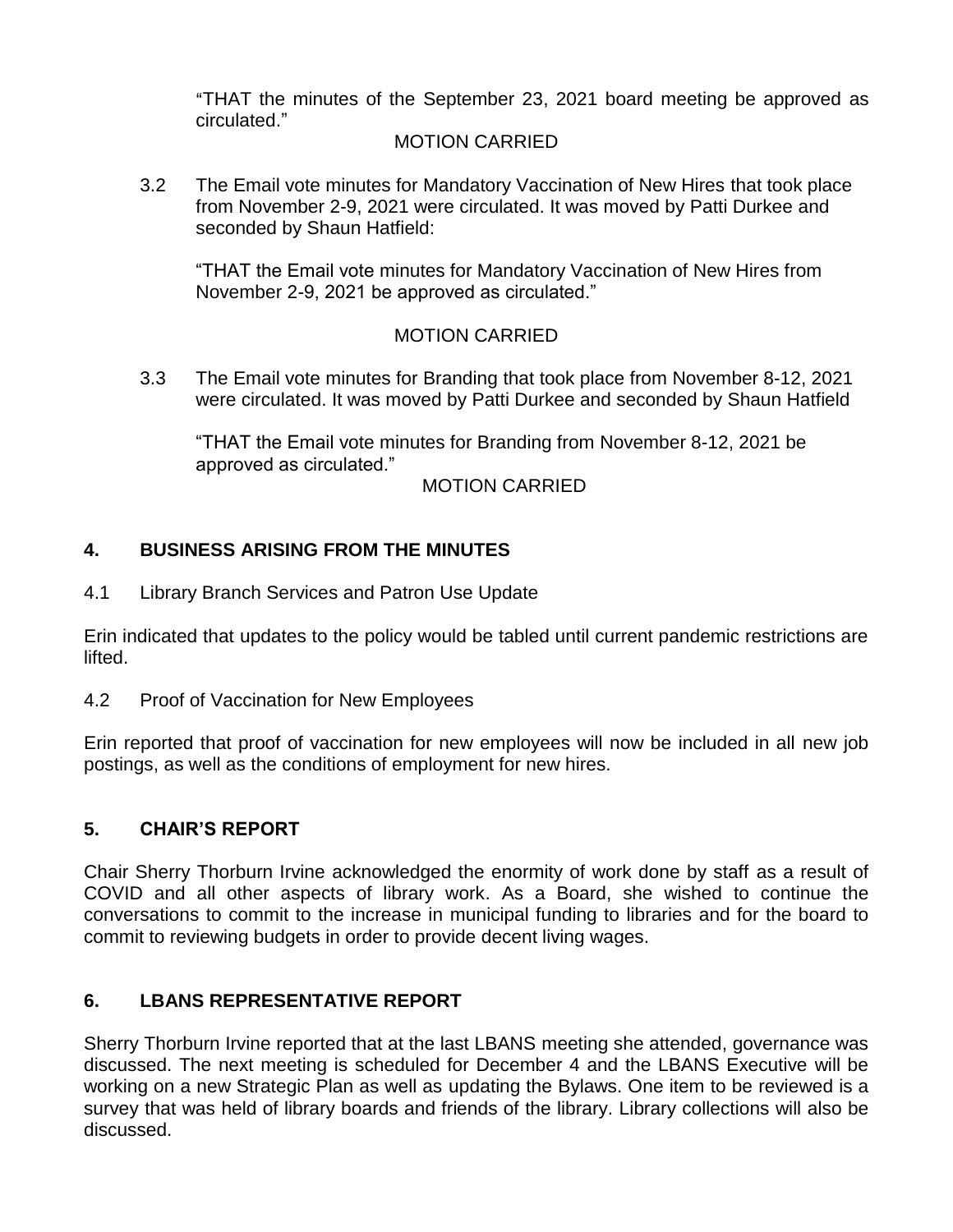### **7. DIRECTOR**=**S REPORT**

Erin reported that since she wrote her Director's Report, three Casual Clerks were hired. Staff attended a Stress Management seminar via Zoom. A new logo and branding was completed with a launch to take place mid-January alongside the launch of our new website. Goals & Objectives are on track. Erin noted that a new Strategic Plan was scheduled for development in the spring of 2022 but with everything else that is going on, members agreed to delay the development of a new Strategic Plan until the fall of 2022.

### **8. PERSONNEL COMMITTEE REPORT**

Patti Durkee, Personnel Committee Chair, reported that the Personnel Committee held a meeting on November 18, 2021 to discuss the Mandatory Vaccination Policy. The other topic discussed was the review of the Management structure and to hire a Deputy Director. The Personnel Committee will meet this winter to discuss this topic and present their results at the next Board meeting.

### **9. FINANCIAL STATEMENT**

The October 31, 2021 Financial Statement was circulated. It was moved by Ben Cleveland and seconded by Patti Durkee:

"THAT the October 31, 2021 Financial Statement be approved as presented."

### MOTION CARRIED

### **10. NEW BUSINESS**

10.1 Mandatory COVID-19 Vaccination Policy

Erin reported that the Labor Management Committee met to discuss the draft Mandatory COVID-19 Vaccination Policy which was drafted by the Board Personnel Committee. Erin recommended that the deadline for all WCRL employees to be fully vaccinated be January 31, 2022. It was moved by Patti Durkee and seconded by Kent Balish:

"THAT the Mandatory COVID-19 Vaccination Policy be approved with the deadline to be fully vaccinated be January 31, 2022."

#### MOTION CARRIED

10.2 Purchase of a New Vehicle

Erin advised the Board that the current 2015 Transit Connect will have to be replaced soon. She spoke to dealerships and there is a shortage of suitable vehicles on the lots. A discussion was held. It was moved by Patti Durkee and seconded by Wade Cleveland: